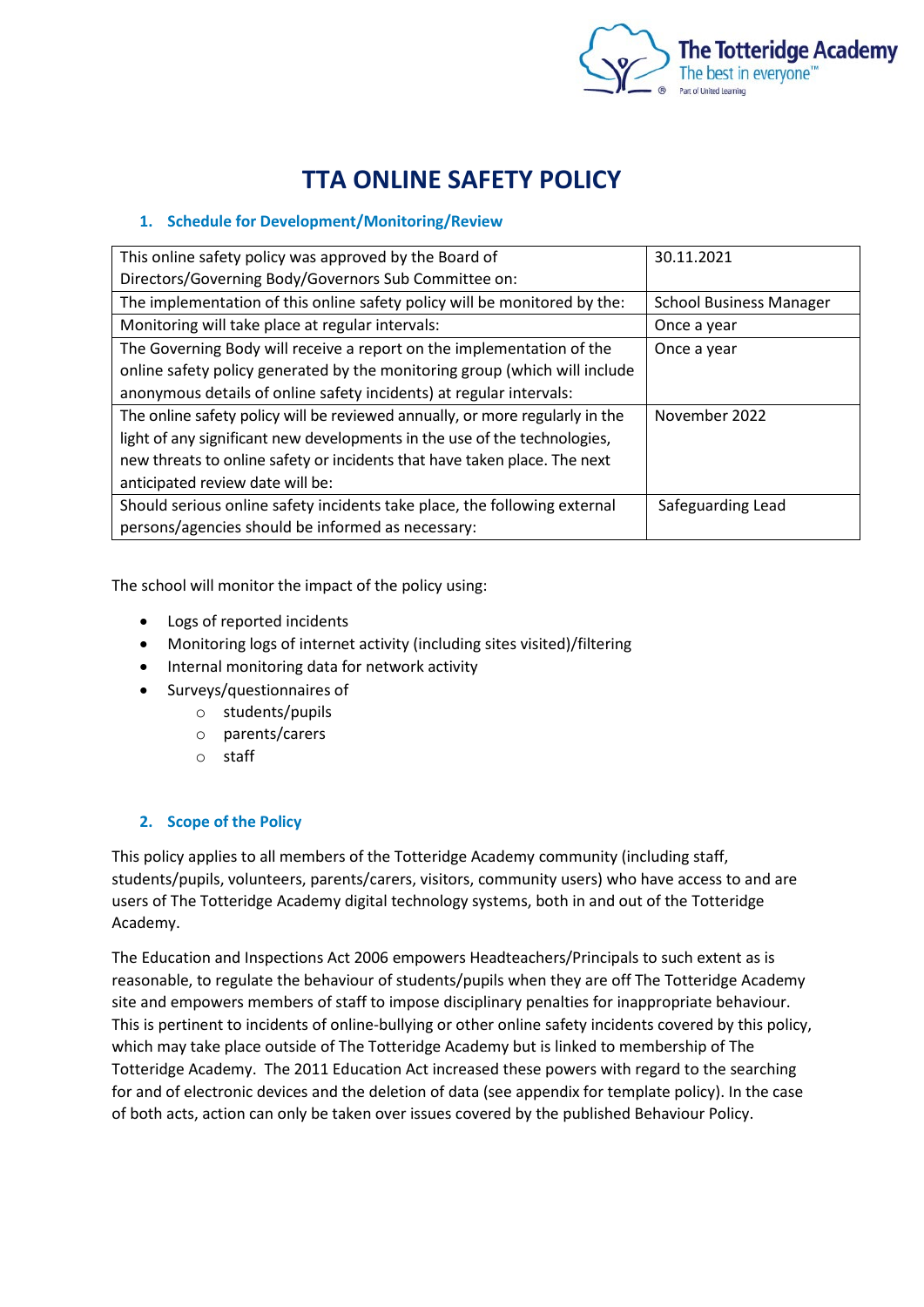

The Totteridge Academy will deal with such incidents within this policy and associated behaviour and anti-bullying policies and will, where known, inform parents/carers of incidents of inappropriate online safety behaviour that take place out of school.

## **3. Aims**

Our Totteridge Academy aims to:

- Have robust processes in place to ensure the online safety of pupils, staff, volunteers and governors
- Deliver an effective approach to online safety, which empowers us to protect and educate the whole school community in its use of technology
- Establish clear mechanisms to identify, intervene and escalate an incident, where appropriate

## **4. Legislation and guidance**

This policy is based on the Department for Education's (DfE) statutory safeguarding guidance, [Keeping Children Safe in Education,](https://www.gov.uk/government/publications/keeping-children-safe-in-education--2) and its advice for schools on:

[Teaching online safety in schools](https://www.gov.uk/government/publications/teaching-online-safety-in-schools)

[Preventing and tackling bullying](https://www.gov.uk/government/publications/preventing-and-tackling-bullying) and [cyber-bullying: advice for headteachers and school staff](https://www.gov.uk/government/publications/preventing-and-tackling-bullying)

[Relationships and sex education](https://www.gov.uk/government/publications/relationships-education-relationships-and-sex-education-rse-and-health-education)

[Searching, screening and confiscation](https://www.gov.uk/government/publications/searching-screening-and-confiscation)

It also refers to the DfE's guidance o[n protecting children from radicalisation.](https://www.gov.uk/government/publications/protecting-children-from-radicalisation-the-prevent-duty)

It reflects existing legislation, including but not limited to the [Education Act 1996](https://www.legislation.gov.uk/ukpga/1996/56/contents) (as amended), the [Education and Inspections Act 2006](https://www.legislation.gov.uk/ukpga/2006/40/contents) and th[e Equality Act 2010.](https://www.legislation.gov.uk/ukpga/2010/15/contents) In addition, it reflects the [Education](http://www.legislation.gov.uk/ukpga/2011/21/contents/enacted)  [Act 2011,](http://www.legislation.gov.uk/ukpga/2011/21/contents/enacted) which has given teachers stronger powers to tackle cyber-bullying by, if necessary, searching for and deleting inappropriate images or files on pupils' electronic devices where they believe there is a 'good reason' to do so.

# **5. Roles and responsibilities**

The following section outlines the online safety roles and responsibilities of individuals and groups within the school/academy:

# **5.1 The Local Governing Body (LGB)**

The LGB has overall responsibility for monitoring this policy and holding the headteacher to account for its implementation.

The LGB will co-ordinate regular meetings with appropriate staff to discuss online safety and monitor online safety logs as provided by the designated safeguarding lead (DSL).

All governors will:

- Ensure that they have read and understand this policy
- Agree and adhere to the terms on acceptable use of the school's ICT systems and the internet

The governor who oversees online safety is Bronwen Tumani and is responsible for the approval of the online safety policy and for reviewing the effectiveness of the policy.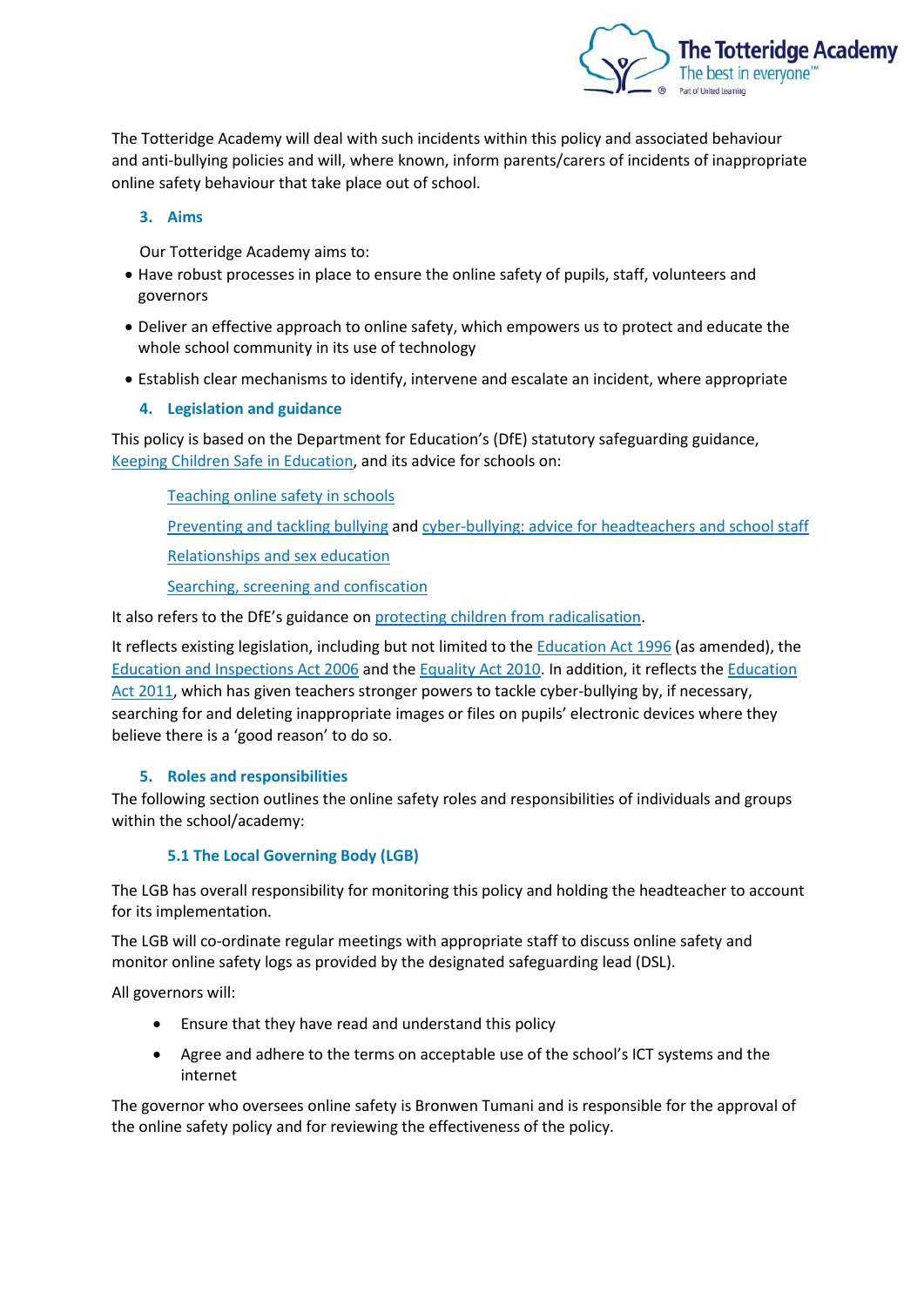

This will be carried out by the LGB receiving regular information about online safety incidents and monitoring reports. A member of the LGB has taken on the role of Online Safety Governor and this role includes:

- regular meetings with the Online Safety Co-ordinator/officer
- attendance at Online Safety Group meetings
- regular monitoring of online safety incident logs
- regular monitoring of filtering/change control logs
- reporting to relevant LGB meeting

## **5.2 The Principal and Senior Leadership Team**

- The Principal is responsible for ensuring that staff understand this policy, and that it is being implemented consistently throughout the school.
- The Principal has a duty of care for ensuring the safety (including online safety) of members of the school community, though the day-to-day responsibility for online safety will be delegated to the Online Safety Lead.
- The Principal and Vice Principal should be aware of the procedures to be followed in the event of a serious online safety allegation being made against a member of staff and should refer to Safeguarding Policy.
- The Principal and Senior Leaders are responsible for ensuring that the Online Safety Lead and other relevant staff receive suitable training to enable them to carry out their online safety roles and to train other colleagues, as relevant.
- The Principal and Senior Leaders will ensure that there is a system in place to allow for monitoring and support of those in school who carry out the internal online safety monitoring role. This is to provide a safety net and also support to those colleagues who take on important monitoring roles.
- The Senior Leadership Team will receive regular monitoring reports from the Online Safety Lead.

#### **5.3 The designated safeguarding lead**

Details of the school's DSL/DDSLs are set out in Annex C of Keeping Children Safe in Education (DfE). The DSL takes lead responsibility for online safety in school, in particular:

- Supporting the headteacher in ensuring that staff understand this policy and that it is being implemented consistently throughout the school
- Working with the headteacher, ICT manager and other staff, as necessary, to address any online safety issues or incidents
- Ensuring that any online safety incidents are logged and dealt with appropriately in line with this policy
- Ensuring that any incidents of cyber-bullying are logged and dealt with appropriately in line with the school behaviour policy
- Updating and delivering staff training on online safety
- Liaising with other agencies and/or external services if necessary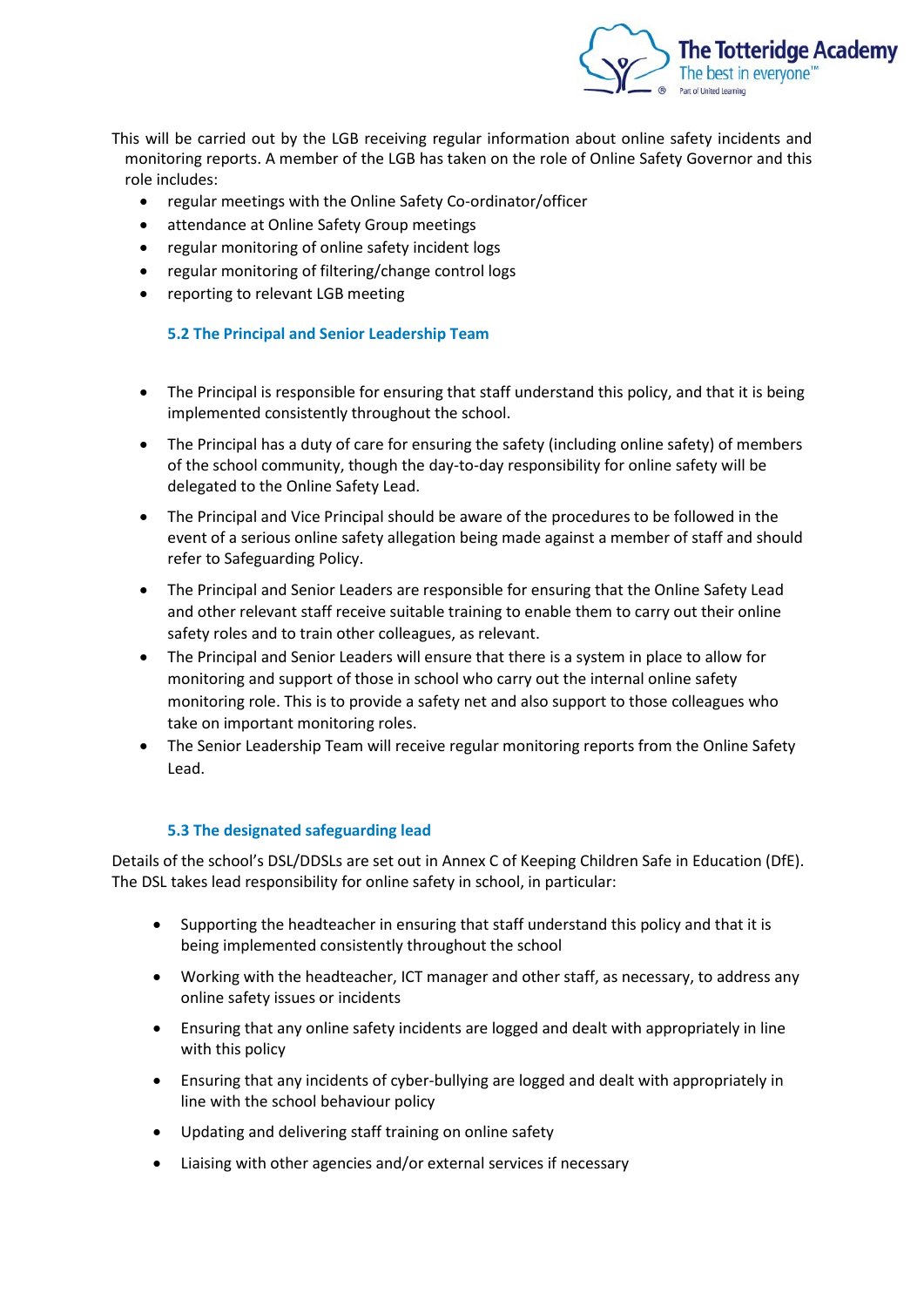

• Providing regular reports on online safety in school to the headteacher and/or governing board

This list is not intended to be exhaustive.

#### **5.4 The ICT manager**

The ICT manager is responsible for:

- Putting in place appropriate filtering and monitoring systems, which are updated on a regular basis and keep pupils safe from potentially harmful and inappropriate content and contact online while at school, including terrorist and extremist material;
- Ensuring that the school's ICT systems are secure and protected against viruses and malware, and that such safety mechanisms are updated regularly;
- Conducting a full security check and monitoring the school's ICT systems on a monthly basis;
- Blocking access to potentially dangerous sites and, where possible, preventing the downloading of potentially dangerous files;
- Ensuring that any online safety incidents are logged and dealt with appropriately in line with this policy;
- Ensuring that any incidents of cyber-bullying are dealt with appropriately in line with the school behaviour policy;

This list is not intended to be exhaustive.

#### **5.5 All staff and volunteers**

All staff, including contractors and agency staff, and volunteers are responsible for:

- Maintaining an understanding of this policy;
- Implementing this policy consistently;
- Agreeing and adhering to the terms on acceptable use of the school's ICT systems and the internet and ensuring that pupils follow the school's terms on acceptable use;
- Working with the DSL to ensure that any online safety incidents are logged and dealt with appropriately in line with this policy;
- Ensuring that any incidents of cyber-bullying are dealt with appropriately in line with the school behaviour policy;

This list is not intended to be exhaustive.

#### **5.6 Parents**

Parents are expected to:

- Notify a member of staff or the headteacher of any concerns or queries regarding this policy
- Ensure their child has read, understood and agreed to the terms on acceptable use of the school's ICT systems and internet

Parents can seek further guidance on keeping children safe online from the following organisations and websites:

• What are the issues? - [UK Safer Internet Centre](https://www.saferinternet.org.uk/advice-centre/parents-and-carers/what-are-issues)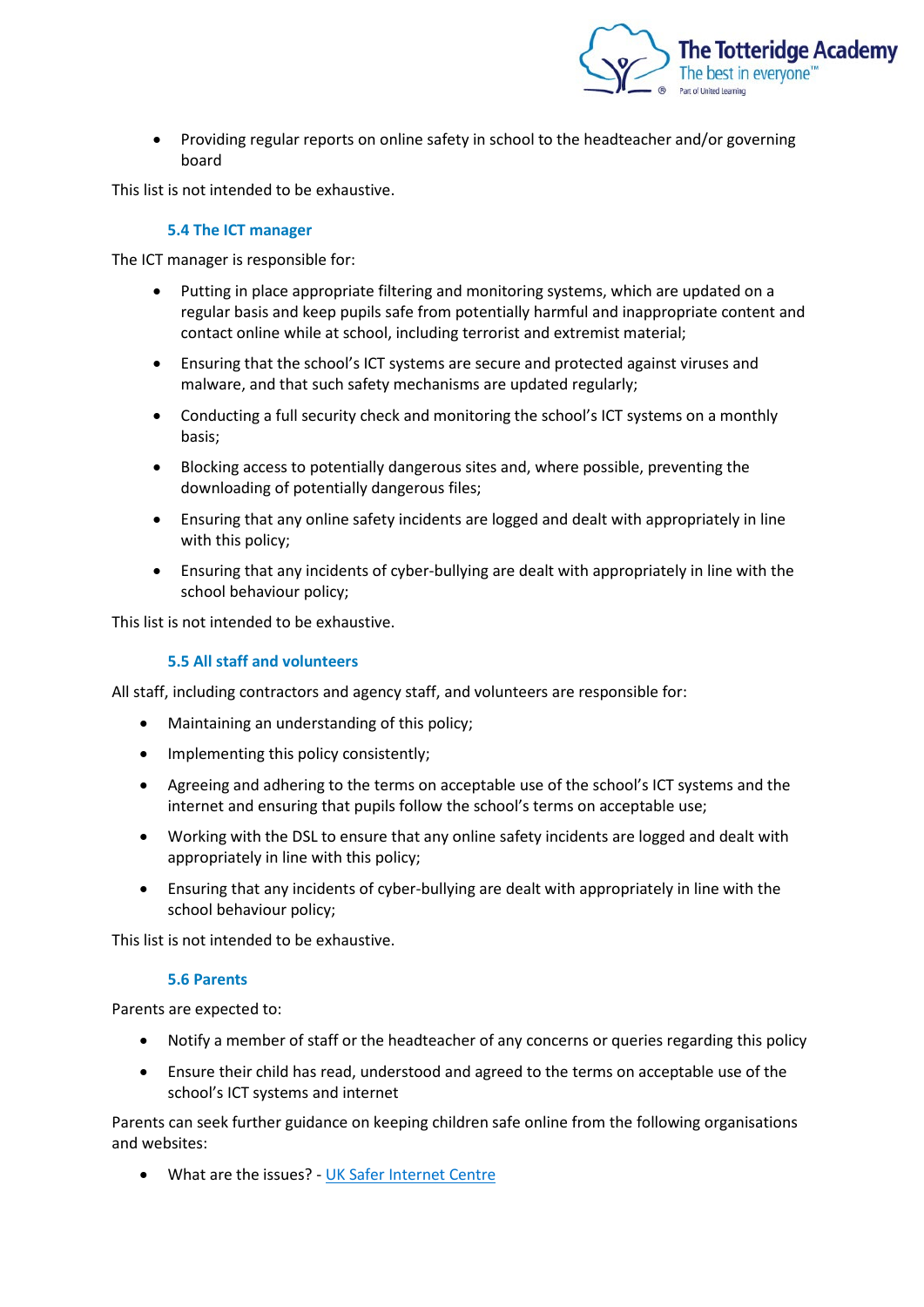

- Hot topics [Childnet International](http://www.childnet.com/parents-and-carers/hot-topics)
- Parent factsheet [Childnet International](https://www.childnet.com/resources/parents-and-carers-resource-sheet)
- Healthy relationships [Disrespect Nobody](https://www.disrespectnobody.co.uk/)

## **5.7 Visitors and members of the community**

Visitors and members of the community who access The Totteridge Academy systems or programmes, or use the school's ICT systems or internet as part of the wider The Totteridge Academy provision will be made aware of this policy (when relevant) and will be expected to read and follow it. If appropriate, they will be expected to agree to the terms on acceptable use and sign a Community User AUA before being provided with access to The Totteridge Academy systems.

#### **5.8 Pupils**

- are responsible for using The Totteridge Academy digital technology systems in accordance with the student/pupil acceptable use agreement.
- have a good understanding of research skills and the need to avoid plagiarism and uphold copyright regulations
- need to understand the importance of reporting abuse, misuse or access to inappropriate materials and know how to do so
- will be expected to know and understand policies on the use of mobile devices and digital cameras. They should also know and understand policies on the taking/use of images and on online-bullying.
- should understand the importance of adopting good online safety practice when using digital technologies out of school and realise that the school's/academy's online safety policy covers their actions out of school, if related to their membership of the school

#### **6. Education/Training**

#### **6.1 Educating Pupils**

Whilst regulation and technical solutions are very important, their use must be balanced by educating pupils to take a responsible approach. The education of pupils in online safety/digital literacy is therefore an essential part of the Totteridge Academy online safety provision. Children and young people need the help and support of the school to recognise and avoid online safety risks and build their resilience.

Online safety should be a focus in all areas of the curriculum and staff should reinforce online safety messages across the curriculum. The online safety curriculum should be broad, relevant and provide progression, with opportunities for creative activities and will be provided in the following ways:

In **Key Stage 3**, pupils will be taught to:

- Understand a range of ways to use technology safely, respectfully, responsibly and securely, including protecting their online identity and privacy
- Recognise inappropriate content, contact and conduct, and know how to report concerns

Pupils in **Key Stage 4** will be taught:

• To understand how changes in technology affect safety, including new ways to protect their online privacy and identity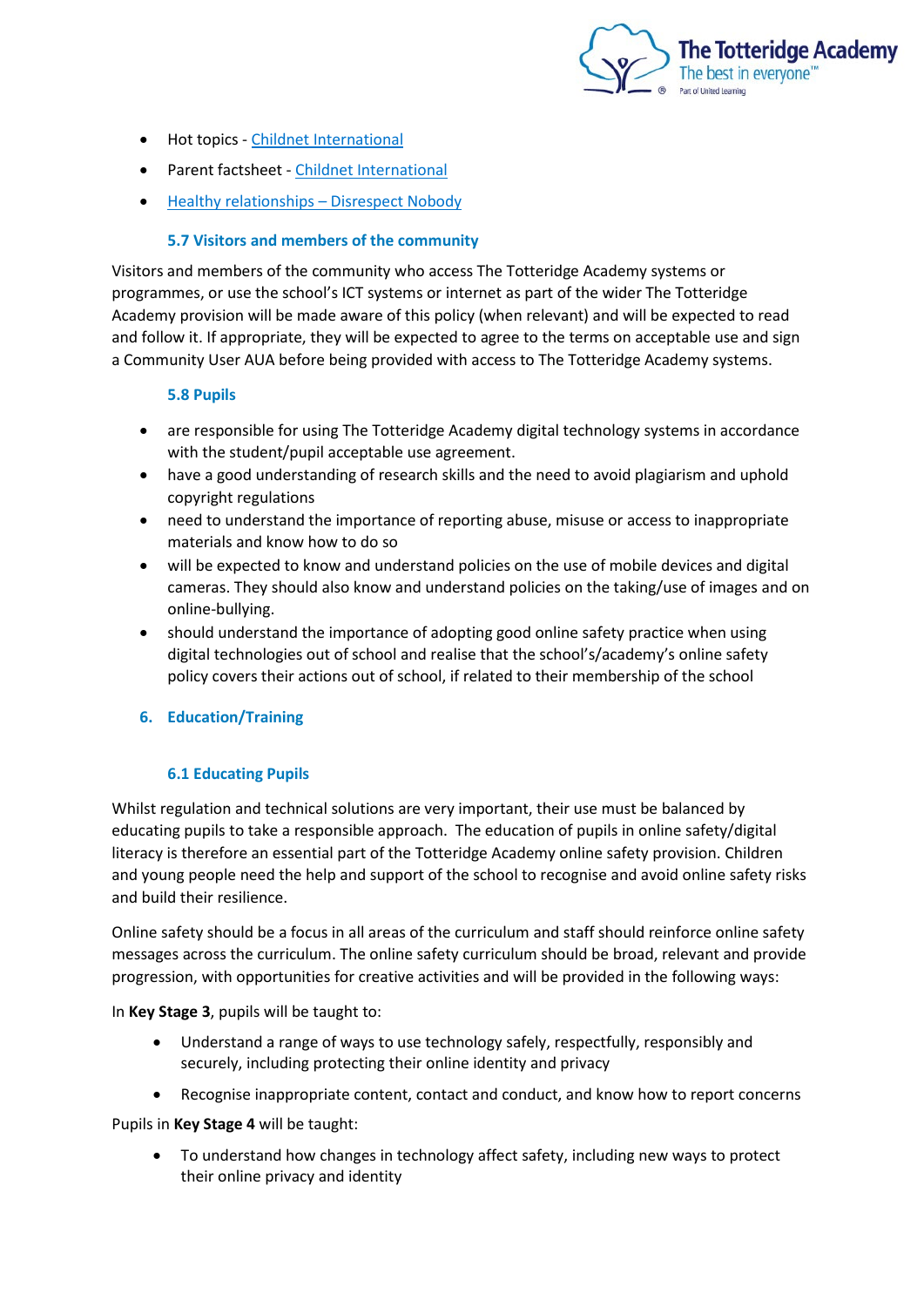

• How to report a range of concerns

#### *By the end of secondary school, pupils will know:*

- *Their rights, responsibilities and opportunities online, including that the same expectations of behaviour apply in all contexts, including online*
- *About online risks, including that any material someone provides to another has the potential to be shared online and the difficulty of removing potentially compromising material placed online*
- *Not to provide material to others that they would not want shared further and not to share personal material which is sent to them*
- *What to do and where to get support to report material or manage issues online*
- *The impact of viewing harmful content*
- *That specifically sexually explicit material (e.g. pornography) presents a distorted picture of sexual behaviours, can damage the way people see themselves in relation to others and negatively affect how they behave towards sexual partners*
- *That sharing and viewing indecent images of children (including those created by children) is a criminal offence which carries severe penalties including jail*
- *How information and data is generated, collected, shared and used online*
- *How to identify harmful behaviours online (including bullying, abuse or harassment) and how to report, or find support, if they have been affected by those behaviours*
- *The safe use of social media and the internet will also be covered in other subjects where relevant.*

#### **6.2 Educating Parents/Carers**

Many parents and carers have only a limited understanding of online safety risks and issues, yet they play an essential role in the education of their children and in the monitoring/regulation of the children's online behaviours. Parents may underestimate how often children and young people come across potentially harmful and inappropriate material on the internet and may be unsure about how to respond.

The Totteridge Academy will therefore seek to provide information and awareness of internet safety to parents and carers through:

- Curriculum activities
- Letters, newsletters, web site, Learning Platform
- Parents/carers evenings/sessions
- High profile events/campaigns e.g. Safer Internet Day
- Reference to the relevant web sites/publications

This policy will also be shared with parents.

If parents have any queries or concerns in relation to online safety, these should be raised in the first instance with the headteacher and/or the DSL.

Concerns or queries about this policy can be raised with any member of staff or the headteacher.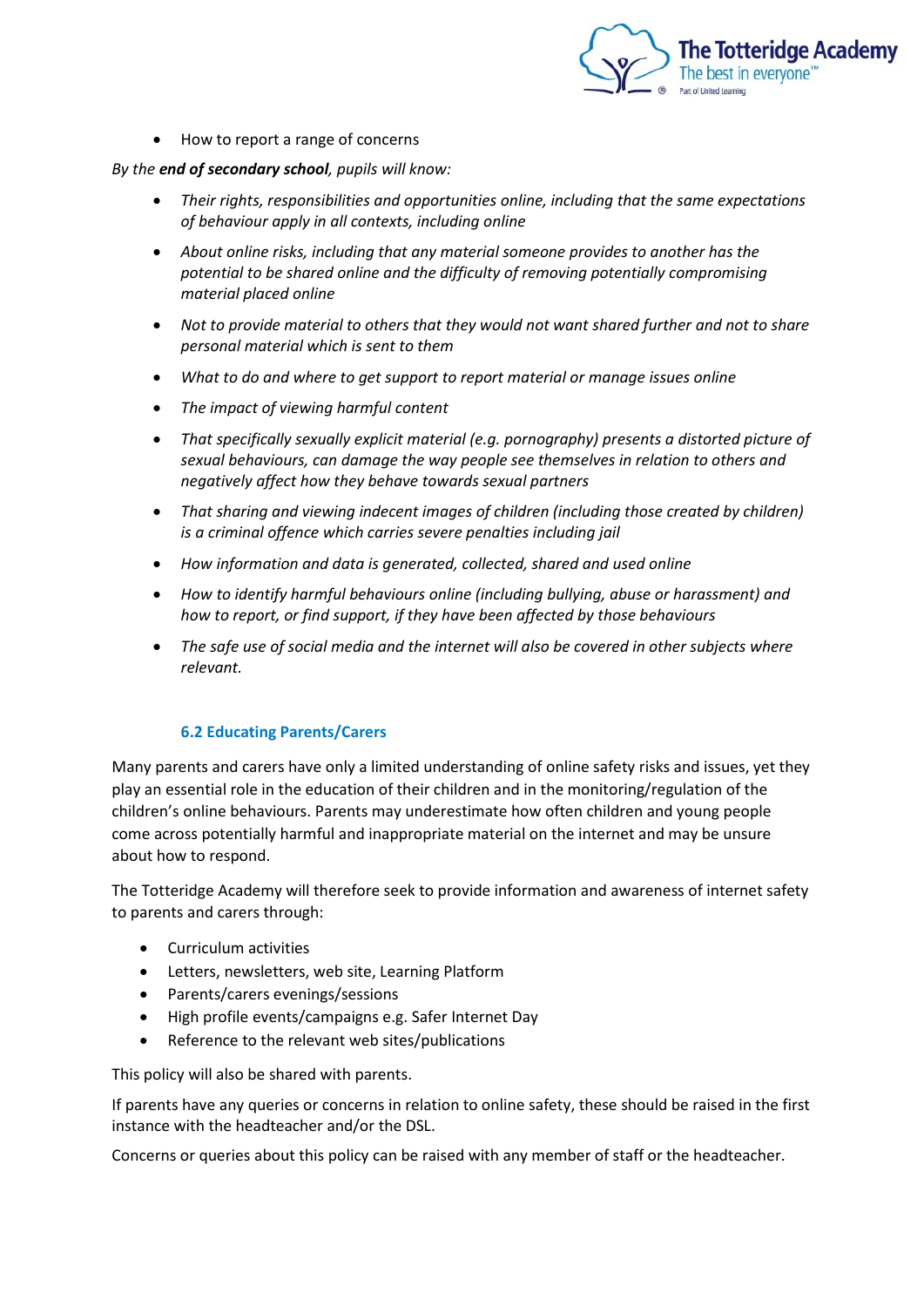

## **6.4 Educating and training staff/volunteers**

It is essential that all staff receive online safety training and understand their responsibilities, as outlined in this policy. Training will be offered as follows:

- A planned programme of formal online safety training will be made available to staff. This will be regularly updated and reinforced. An audit of the online safety training needs of all staff will be carried out regularly.
- All new staff should receive online safety training as part of their induction programme, ensuring that they fully understand the The Totteridge Academy online safety policy and acceptable use agreements.
- It is expected that some staff will identify online safety as a training need within the performance management process.
- The Online Safety Lead (School Business Manager) will receive regular updates through attendance at external training events (e.g. from SWGfL/LA/other relevant organisations) and by reviewing guidance documents released by relevant organisations.
- This online safety policy and its updates will be presented to and discussed by staff in staff/team meetings/training sessions.
- The Online Safety Lead (or other nominated person) will provide advice/guidance/training to individuals as required.

## **6.5 Educating and training staff/volunteers**

Members of the LGB should take part in online safety training/awareness sessions, with particular importance for those who are members of any group involved in technology/online safety/health and safety /safeguarding.

This may be offered in several ways:

- Attendance at training provided by the Local Authority/United Learning/National Governors Association/or other relevant organisation
- Participation in The Totteridge Academy training/information sessions for staff or parents

#### **7. Protecting children from online abuse**

#### *Taken from the NSPCC ["Protecting children from online abuse"\(](https://learning.nspcc.org.uk/child-abuse-and-neglect/online-abuse)23.12.2020)*

Online abuse is any type of abuse that happens on the internet, facilitated through technology like computers, tablets, mobile phones and other internet-enabled devices (Department for Education, 2018; Department of Health, 2017; Scottish Government, 2014; Welsh Assembly Government, 2018).

It can happen anywhere online that allows digital communication, such as:

- social networks
- text messages and messaging apps
- email and private messaging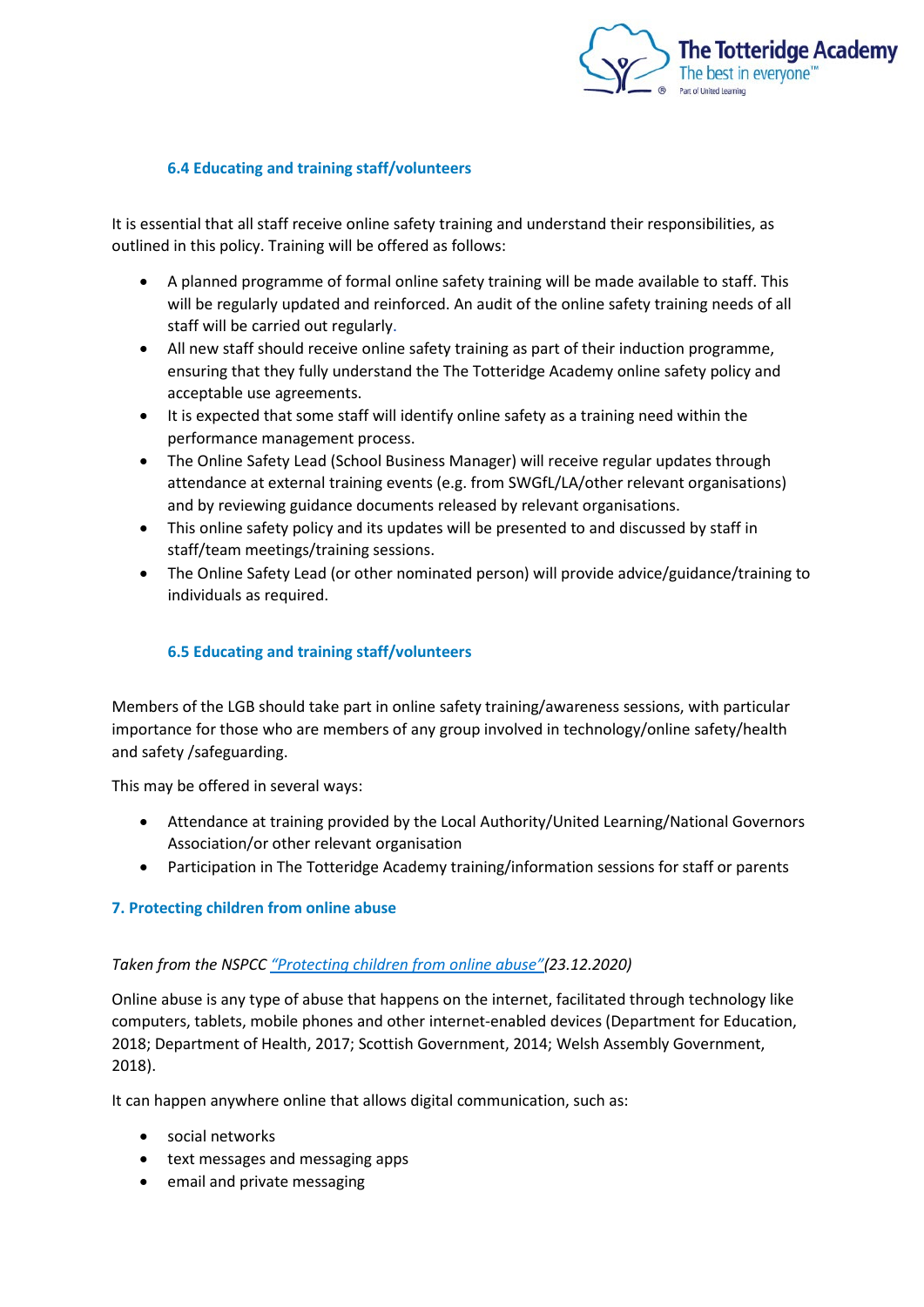

- online chats
- comments on live streaming sites
- voice chat in games.

Children and young people can be revictimised (experience further abuse) when abusive content is recorded, uploaded or shared by others online. This could happen if the original abuse happened online or offline.

Children and young people may experience several types of abuse online:

- [bullying/cyberbullying](https://learning.nspcc.org.uk/child-abuse-and-neglect/bullying/)
- [emotional abuse](https://learning.nspcc.org.uk/child-abuse-and-neglect/emotional-abuse/) (this includes emotional blackmail, for example pressuring children and young people to comply with sexual requests via technology)
- [sexting](https://learning.nspcc.org.uk/research-resources/briefings/sexting-advice-professionals/) (pressure or coercion to create sexual images)
- [sexual abuse](https://learning.nspcc.org.uk/child-abuse-and-neglect/child-sexual-abuse/)
- [sexual exploitation.](https://learning.nspcc.org.uk/child-abuse-and-neglect/child-sexual-exploitation/)

Children and young people can also be groomed online: perpetrators may use online platforms to build a trusting relationship with the child in order to abuse them. This abuse may happen online or the perpetrator may arrange to meet the child in person with the intention of abusing them.

#### **7.1 Cyber-bullying**

Cyber-bullying takes place online, such as through social networking sites, messaging apps or gaming sites. Like other forms of bullying, it is the repetitive, intentional harming of one person or group by another person or group, where the relationship involves an imbalance of power. (See also the school behaviour policy.)

#### **7.2 Emotional Abuse**

Emotional abuse is emotional maltreatment of a child, which has a severe and persistent negative effect on the child's emotional development (Department for Education, 20171; Department of Health, 20172; Scottish Government, 20143; Wales Safeguarding Procedures Project Board, 20194). It's also known as psychological abuse.

Most forms of abuse include an emotional element, but emotional abuse can also happen on its own.

Children can be emotionally abused by anyone:

- parents or carers
- family members
- other adults
- other children

Online examples of emotional abuse can include (but are not limited to):

- verbal humiliation
- name-calling
- criticism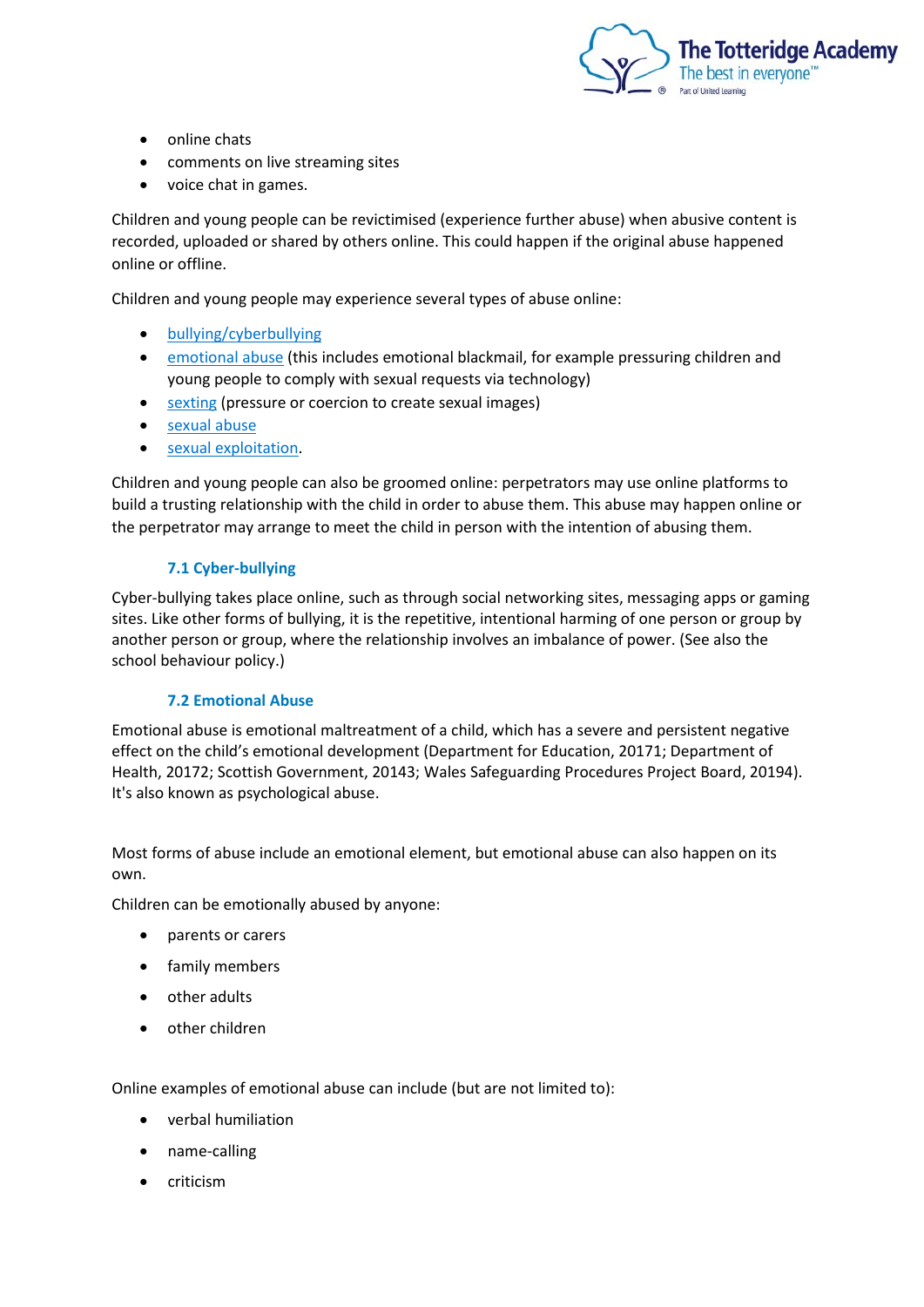

- restricting social interaction
- exploiting or corrupting
- encouraging a child to take part in criminal activities
- forcing a child to take part in activities that are not appropriate for their stage of development
- terrorising
- threatening violence
- bullying
- deliberately frightening a child
- deliberately putting a child in a dangerous situation

## **7.3 Consensual and non-consensual sharing of nudes and semi-nude images and or videos (also known as sexting or youth produced sexual imagery);**

This is when people share a sexual message and/or a naked or semi-naked image, video or text message with another person. It's also known as nude image sharing.

Children and young people may consent to sending a nude image of themselves. They can also be forced or coerced into sharing images by their peers or adults online. If a child or young person originally shares the image consensually, they have no control over how other people might use it.

If the image is shared around peer groups, it may lead to bullying and isolation. Perpetrators of abuse may circulate a nude image more widely and use this to blackmail a child and/or groom them for further sexual abuse.

It's a criminal offence to create or share explicit images of a child (anyone under the age of 18), even if the person doing it is a child. If reported to the police, they will make a record but may decide not to take any formal action against a young person.

#### **7.4 Sexual abuse**

Child sexual abuse (CSA) is when a child is forced or persuaded to take part in sexual activities. This may involve physical contact or non-contact activities and can happen online or offline (Department for Education, 2018; Department of Health, Social Services and Public Safety, 2017; Scottish Government, 2014; Wales Safeguarding Procedures Project Board, 2019). Children and young people may not always understand that they are being sexually abused.

**Contact abuse** involves activities where an abuser makes physical contact with a child. It includes:

- sexual touching of any part of the body, whether the child is wearing clothes or not
- forcing or encouraging a child to take part in sexual activity
- making a child take their clothes off or touch someone else's genitals
- rape or penetration by putting an object or body part inside a child's mouth, vagina or anus.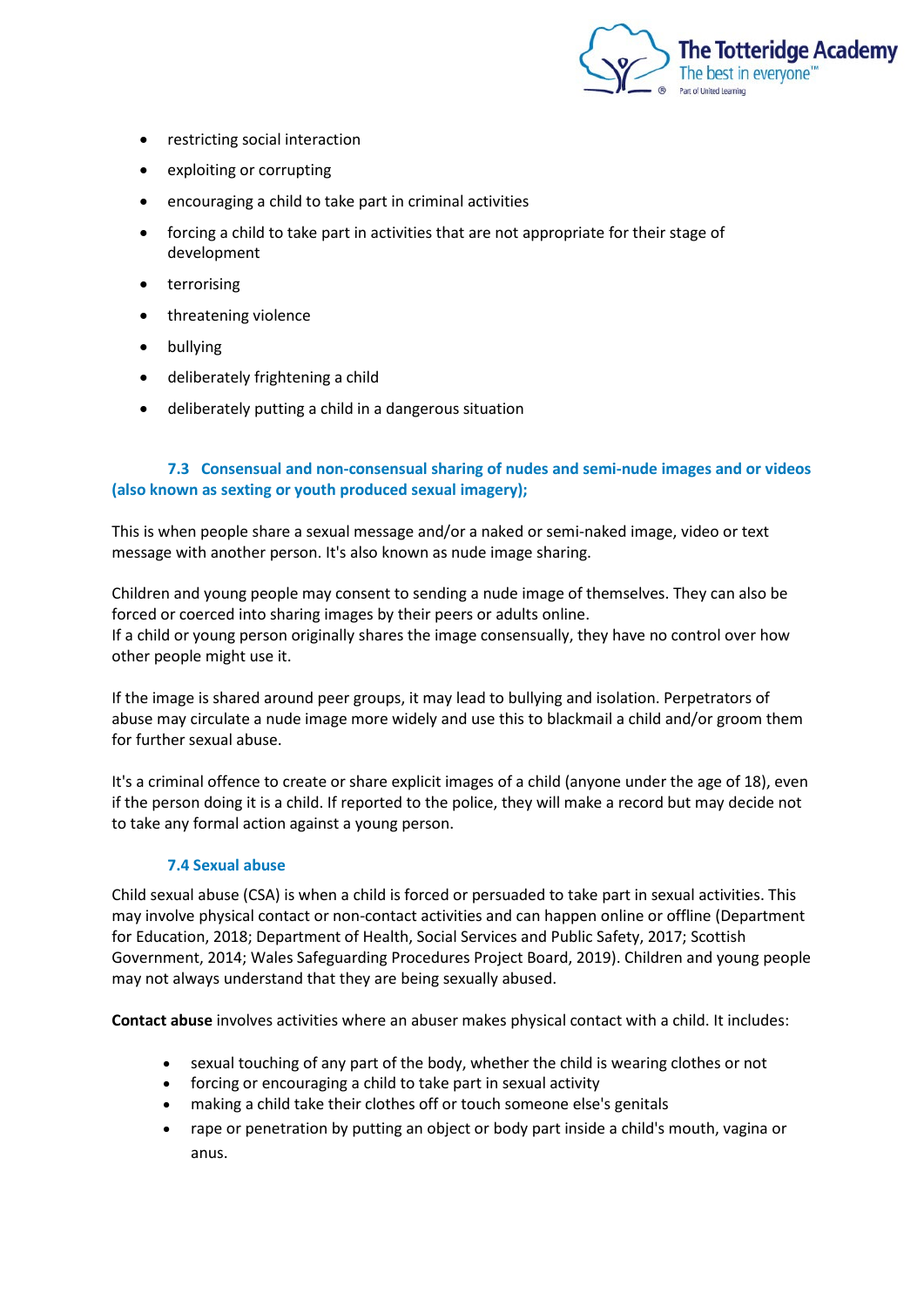

**Non-contact abuse** involves activities where there is no physical contact. It includes:

- flashing at a child
- encouraging or forcing a child to watch or hear sexual acts
- not taking proper measures to prevent a child being exposed to sexual activities by others
- making a child masturbate while others watch
- persuading a child to make, view or distribute child abuse images (such as performing sexual acts over the internet, sexting or showing pornography to a child)
- making, viewing or distributing child abuse images
- allowing someone else to make, view or distribute child abuse images
- meeting a child following grooming with the intent of abusing them (even if abuse did not take place)
- sexually exploiting a child for money, power or status (child sexual exploitation).

#### **7.5 Child Sexual Exploitation**

Child sexual exploitation (CSE) is a type of [child sexual abuse.](https://learning.nspcc.org.uk/child-abuse-and-neglect/child-sexual-abuse/) It occurs where an individual or group takes advantage of an imbalance of power to coerce, manipulate or deceive a child or young person under the age of 18 into sexual activity (Department for Education, 2017; NIdirect, 2018; Scottish Government, 2018; Wales Safeguarding Procedures Project Board, 2019).

Children and young people in sexually exploitative situations and relationships are persuaded or forced to perform sexual activities or have sexual activities performed on them in return for gifts, drugs, money or affection.

CSE can take place in person, online, or using a combination of both.

Perpetrators of CSE use a power imbalance to exploit children and young people. This may arise from a range of factors including:

- age
- gender
- sexual identity
- cognitive ability
- physical strength
- status
- access to economic or other resources (Department of Education, 2017).

Sexual exploitation is a hidden crime. Young people have often been groomed into trusting their abuser and may not understand that they're being abused. They may depend on their abuser and be too scared to tell anyone what's happening because they don't want to get them in trouble or risk losing them. They may be tricked into believing they're in a loving, consensual relationship. When sexual exploitation happens online, young people may be persuaded or forced to:

- have sexual conversations by text or online
- send or post sexually explicit images of themselves
- take part in sexual activities via a webcam or smartphone (Hamilton-Giachritsis et al, 2017).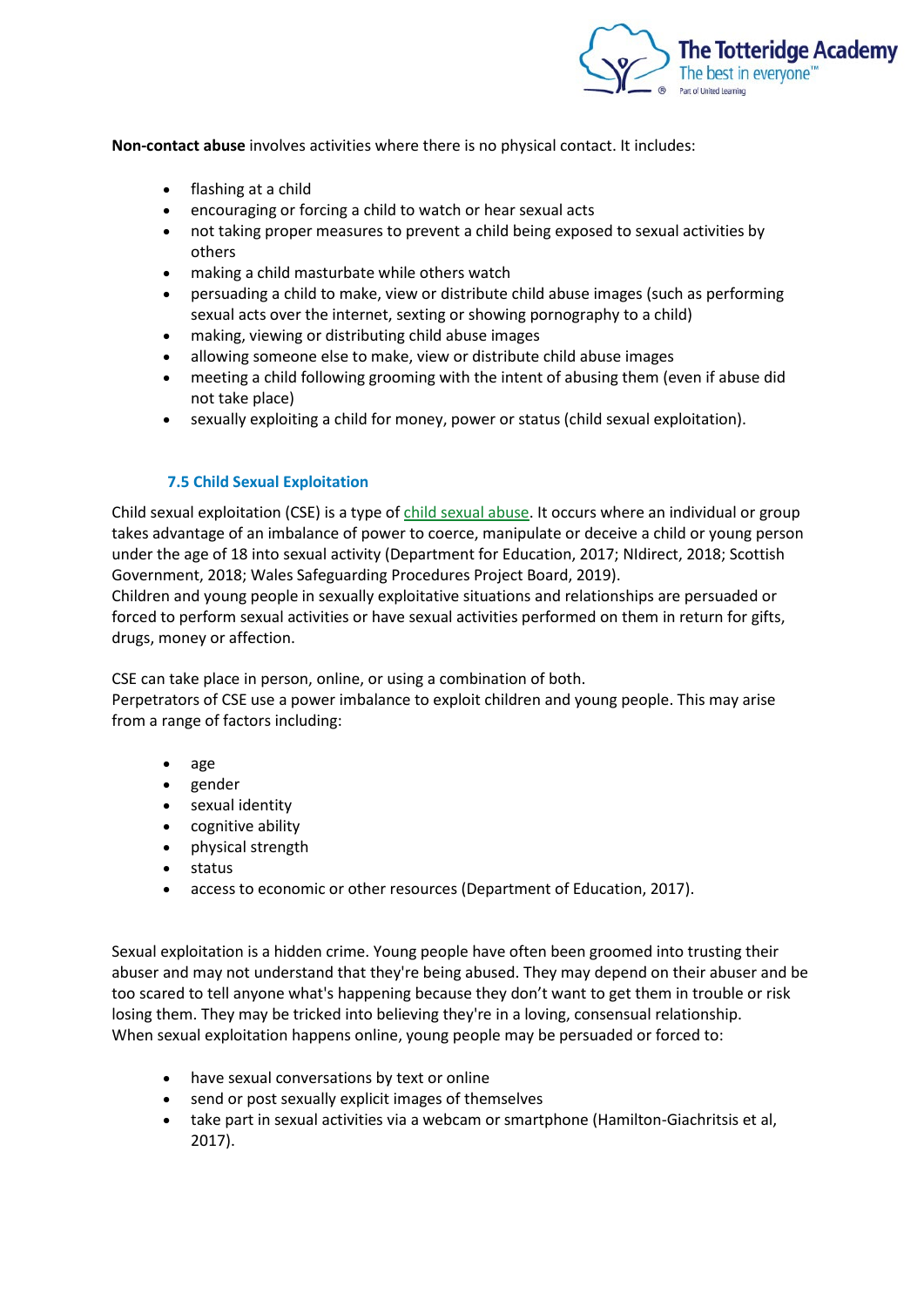

Abusers may threaten to send images, video or copies of conversations to the young person's friends and family unless they take part in further sexual activity. Images or videos may continue to be shared long after the sexual abuse has stopped.

# **7.6 Radicalisation**

## *Information taken from:<https://www.getsafeonline.org/social-networking/online-radicalisation/>*

**Radicalisation by extremist groups or individuals can be perpetrated via several means: face-toface by peers, in organised groups in the community and, increasingly, online. Their targets are individuals or groups of people who can be easily led towards terrorist ideologies because of their experiences, state of mind or sometimes their upbringing.**

However extremists attempt to influence vulnerable people, the internet invariably plays some kind of role … being widely used both to create initial interest, and as reinforcement to other means of communication. As is the case with everything it is used for, the internet enables considerably larger numbers of people to be reached, in a wider geographic area, and with less effort by the perpetrators.

The power of social media is well-known, and it is this that is the main channel for such [grooming](https://www.getsafeonline.org/social-networking/online-radicalisation/)  $$ be it Facebook, Twitter or the multitude of other sites and apps. Other online channels include chatrooms, forums, instant messages and texts. All are also used by extremists for their day-to-day communication, as is the dark web.

Social media is also used for research by extremists, making it easy for them to identify those who may be vulnerable from what they reveal in their profiles, posts/tweets, photos and friend lists.

#### **7.7 The school's response to online abuse**

To help prevent online abuse we will ensure that pupils understand what it is and what to do if they become aware of it happening to them or others. We will ensure that pupils know how they can report any incidents and are encouraged to do so, including where they are a witness rather than the victim.

The school will actively discuss examples of online abuse with pupils, explaining the reasons why it occurs, the forms it may take and what the consequences can be.

Teaching staff are also encouraged to find opportunities to use aspects of the curriculum to cover examples of online abuse. This includes personal, social, health and economic (PSHE) education, and other subjects where appropriate.

All staff and governors receive training on examples of online abuse its impact and ways to support pupils, as part of safeguarding training.

The school also sends information on examples of online abuse to parents so that they are aware of the signs, how to report it and how they can support children who may be affected.

In relation to a specific incident of online abuse, the school will follow the processes set out in the school behaviour policy. Where illegal, inappropriate or harmful material has been spread among pupils, the school will use all reasonable endeavours to ensure the incident is contained.

The DSL will consider whether the incident should be reported to the police if it involves illegal material and will work with external services if it is deemed necessary to do so.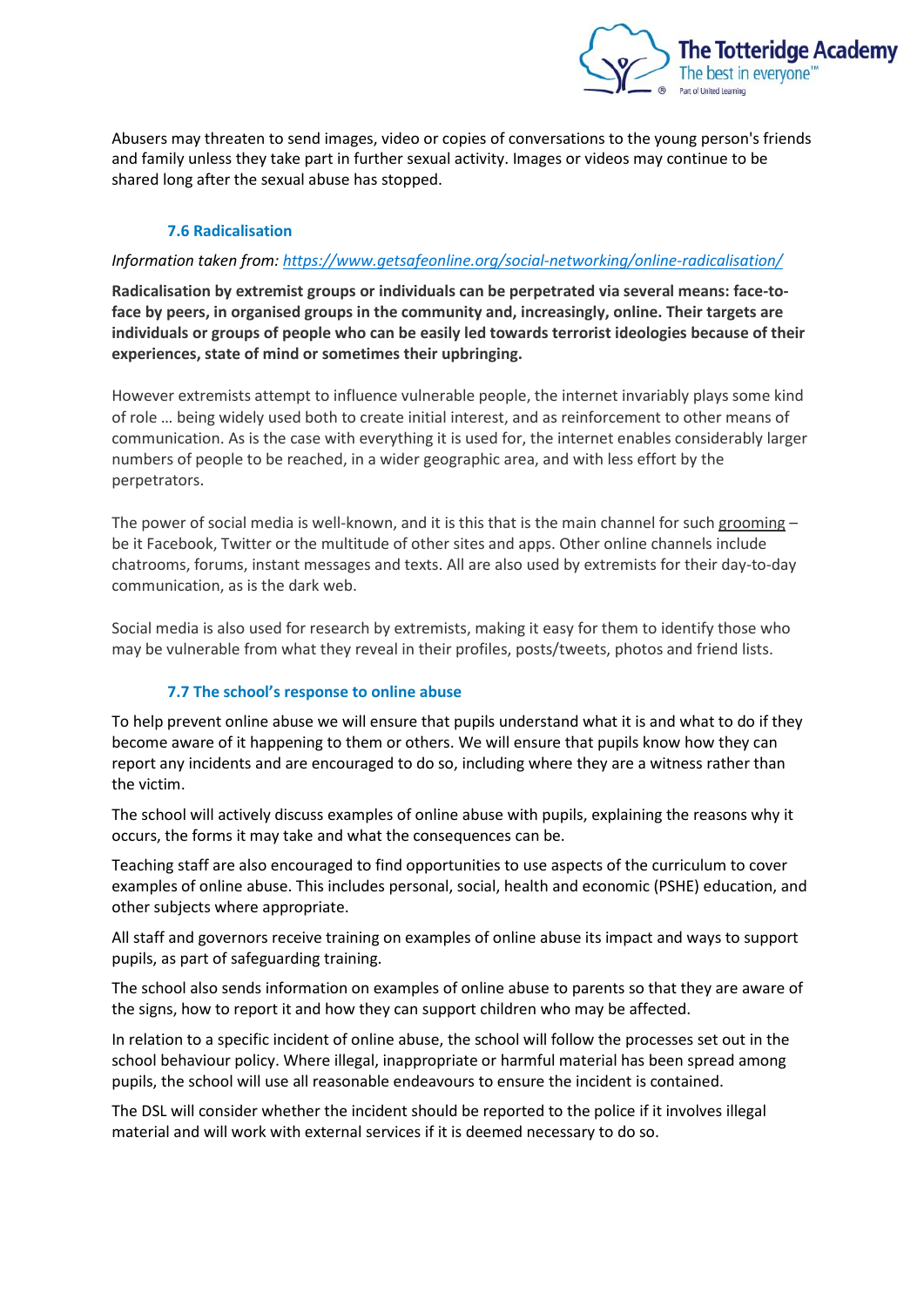

## **8. Mobile Technologies (including BYOD/BYOT)**

**UL Policy:** https://hub.unitedlearning.org.uk/sites/policies/Technology Policies/Bring Your Own Device Policy (Temporary School Closures).docx

Accessing United Learning Data using your own device policy: https://hub.unitedlearning.org.uk/sites/policies/Technology Policies/Accessing United Learning Data Using your Own Device Policy.docx

## **9. Use of digital and video images**

Link to United Learning Copyright Policy: https://hub.unitedlearning.org.uk/sites/policies/Technology Policies/Copyright & PRS - images, videos, music, notation, software.docx

#### **10. Data Protection**

When sharing information staff will ensure they comply with group data protection policies and keep records of disclosures as required by these policies.

## **11. Technical – infrastructure/equipment, filtering and monitoring**

If The Totteridge Academy has a managed ICT service provided by an outside contractor, it is the responsibility of The Totteridge Academy to ensure that the managed service provider carries out all the online safety measures that would otherwise be the responsibility of the school/academy, as suggested below. It is also important that the managed service provider is fully aware of The Totteridge Academy online safety policy/acceptable use agreements. The Totteridge Academy should also check their Local Authority/MAT /other relevant body policies on these technical issues.

The Totteridge Academy will be responsible for ensuring that The Totteridge Academy infrastructure/network is as safe and secure as is reasonably possible and that policies and procedures approved within this policy are implemented. It will also need to ensure that the relevant people named in the above sections will be effective in carrying out their online safety responsibilities:

- *•* **The Totteridge Academy technical systems will be managed in ways that ensure that The Totteridge Academy meets recommended technical requirements** (these may be outlined in Local Authority/MAT/other relevant body policy and guidance)
- *•* **There will be regular reviews and audits of the safety and security of The Totteridge Academy technical systems**
- *•* **Servers, wireless systems and cabling must be securely located and physical access restricted**
- *•* **All users will have clearly defined access rights to The Totteridge Academy technical systems and devices.**
- *•* **All users will be provided with a username and secure password by** the Network Manager (or other designated person) who will keep an up-to-date record of users and their usernames. **Users are responsible for the security of their username and password.**
- *•* The "master/administrator" passwords for The Totteridge Academy systems, used by the Network Manager (or other designated person) must also be available to the Head/Principal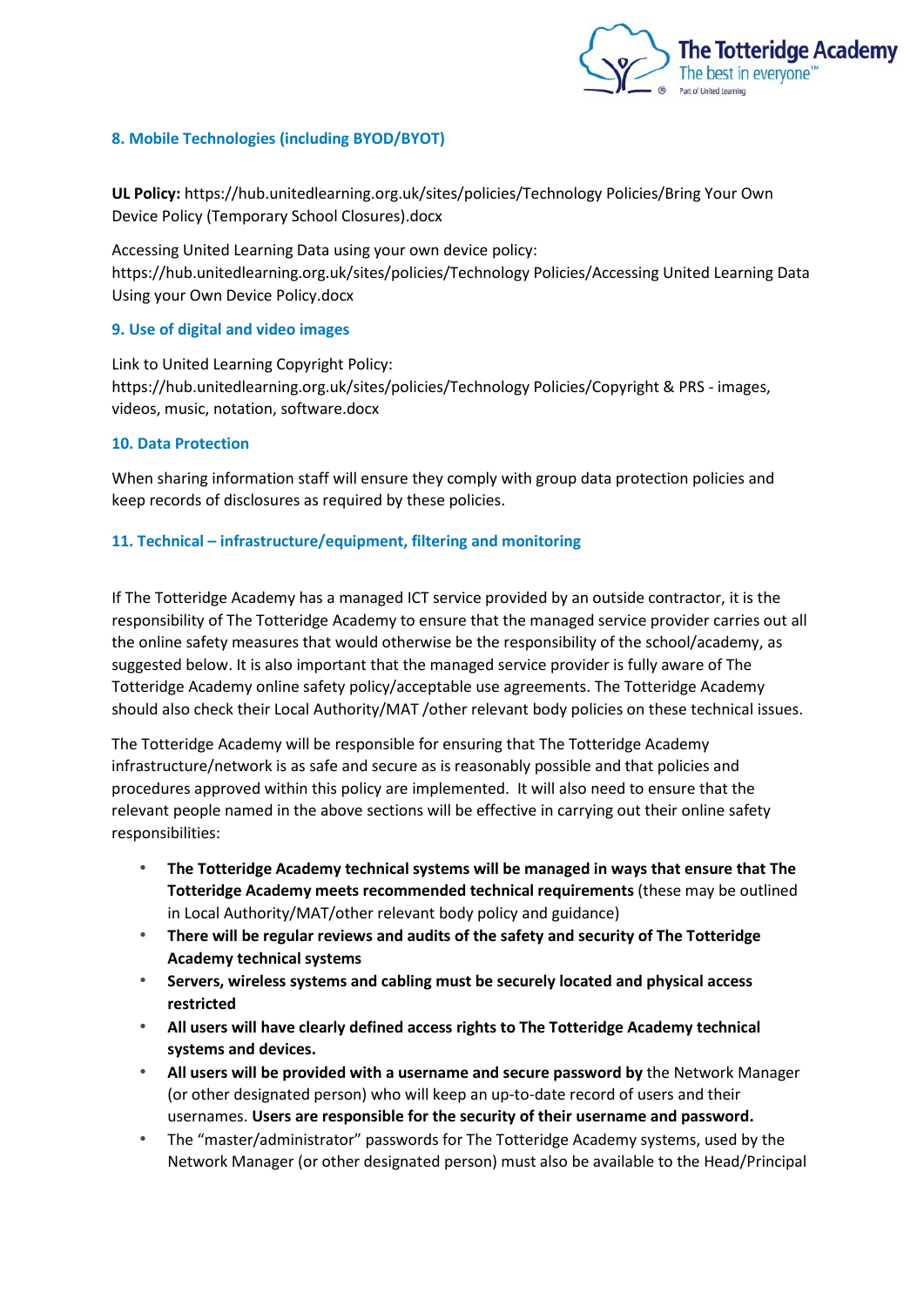

or other nominated senior leader and kept in a secure place (e.g. The Totteridge Academy safe)

- *•* (School Business Manager) is responsible for ensuring that software licence logs are accurate and up to date and that regular checks are made to reconcile the number of licences purchased against the number of software installations (Inadequate licencing could cause the school to breach the Copyright Act which could result in fines or unexpected licensing costs)
- *•* **Internet access is filtered for all users.** Illegal content (child sexual abuse images) is filtered by the broadband or filtering provider by actively employing the Internet Watch Foundation CAIC list. Content lists are regularly updated and internet use is logged and regularly monitored. (The Totteridge Academy will need to decide on the merits of external/internal provision of the filtering service – see appendix). There is a clear process in place to deal with requests for filtering changes (see appendix for more details)
- *•* **Internet filtering/monitoring should ensure that children are safe from terrorist and extremist material when accessing the internet.** N.B. additional duties for schools/academies under the Counter Terrorism and Securities Act 2015 which requires schools/academies to ensure that children are safe from terrorist and extremist material on the internet. (see appendix for information on "appropriate filtering").
- *•* The Totteridge Academy has provided enhanced/differentiated user-level filtering (allowing different filtering levels for different ages/stages and different groups of users – staff/pupils/students etc)
- *•* The Totteridge Academy technical staff regularly monitor and record the activity of users on the school technical systems and users are made aware of this in the acceptable use agreement. (schools may wish to add details of the monitoring programmes that are used).
- *•* An appropriate system is in place (to be described) for users to report any actual/potential technical incident/security breach to the relevant person, as agreed).
- *•* Appropriate security measures are in place (schools/academies may wish to provide more detail) to protect the servers, firewalls, routers, wireless systems, workstations, mobile devices, etc. from accidental or malicious attempts which might threaten the security of the school systems and data. These are tested regularly. The school infrastructure and individual devices are protected by up-to-date virus software.
- *•* An agreed policy is in place (Visitors Acceptable Use Policy) for the provision of temporary access of "guests" (e.g. trainee teachers, supply teachers, visitors) onto the school systems.
- *•* An agreed policy is in place (AUP) regarding the extent of personal use that users (staff/students/pupils/community users) and their family members are allowed on school devices that may be used out of school.
- *•* An agreed policy is in place (AUP) that allows staff to/forbids staff from downloading executable files and installing programmes on school devices.
- *•* An agreed policy is in place (AUP) regarding the use of removable media (e.g. memory sticks/CDs/DVDs) by users on school devices. **Personal data cannot be sent over the internet or taken off the school site unless safely encrypted or otherwise secured**.

# **12. How the school will respond to issues of misuse**

It is hoped that all members of The Totteridge Academy community will be responsible users of digital technologies, who understand and follow The Totteridge Academy policy. However, there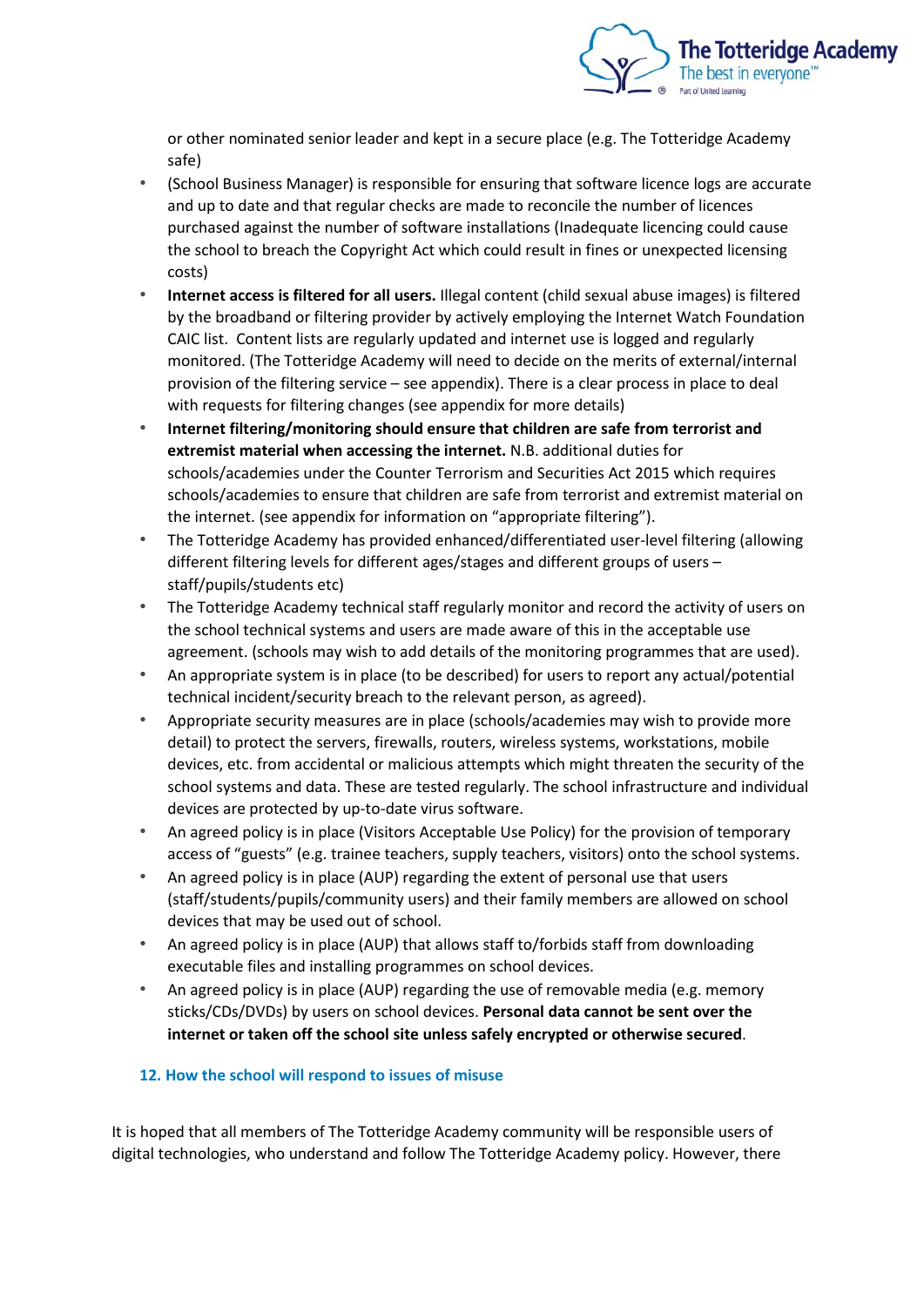

may be times when infringements of the policy could take place, through careless or irresponsible or, very rarely, through deliberate misuse.

## **In the event of suspicion, all steps in this procedure should be followed:**

- Have more than one senior member of staff involved in this process. This is vital to protect individuals if accusations are subsequently reported.
- Conduct the procedure using a designated computer that will not be used by young people and if necessary can be taken off site by the police should the need arise. Use the same computer for the duration of the procedure.
- It is important to ensure that the relevant staff should have appropriate internet access to conduct the procedure, but also that the sites and content visited are closely monitored and recorded (to provide further protection).
- Record the URL of any site containing the alleged misuse and describe the nature of the content causing concern. It may also be necessary to record and store screenshots of the content on the machine being used for investigation. These may be printed, signed and attached to the form (except in the case of images of child sexual abuse – see below)
- Once this has been completed and fully investigated the group will need to judge whether this concern has substance or not. If it does, then appropriate action will be required and could include the following:
	- o Internal response or discipline procedures
	- o Involvement by Local Authority/Academy Group or national/local organisation (as relevant).
	- o Police involvement and/or action
- **If content being reviewed includes images of child abuse,then the monitoring should be halted and referred to the Police immediately. Other instances to report to the police would include:**
	- o incidents of 'grooming' behaviour
	- o the sending of obscene materials to a child
	- o adult material which potentially breaches the Obscene Publications Act
	- o criminally racist material
	- o promotion of terrorism or extremism
	- o offences under the Computer Misuse Act
	- other criminal conduct, activity or materials
	- **Isolate the computer in question as best you can. Any change to its state may hinder a later police investigation.**

It is important that all the above steps are taken as they will provide an evidence trail for The Totteridge Academy and possibly the police and demonstrate that visits to these sites were carried out for safeguarding purposes. The completed form should be retained by the group for evidence and reference purposes.

# **Specific pupil/staff misuse**

Where a pupil misuses the school's ICT systems or internet, we will follow the procedures set out in our policies on behaviour. The action taken will depend on the individual circumstances, nature and seriousness of the specific incident, and will be proportionate.

Where a staff member misuses the school's ICT systems or the internet or misuses a personal device where the action constitutes misconduct, the matter will be dealt with in accordance with the [staff disciplinary procedures/staff code of conduct]. The action taken will depend on the individual circumstances, nature and seriousness of the specific incident.